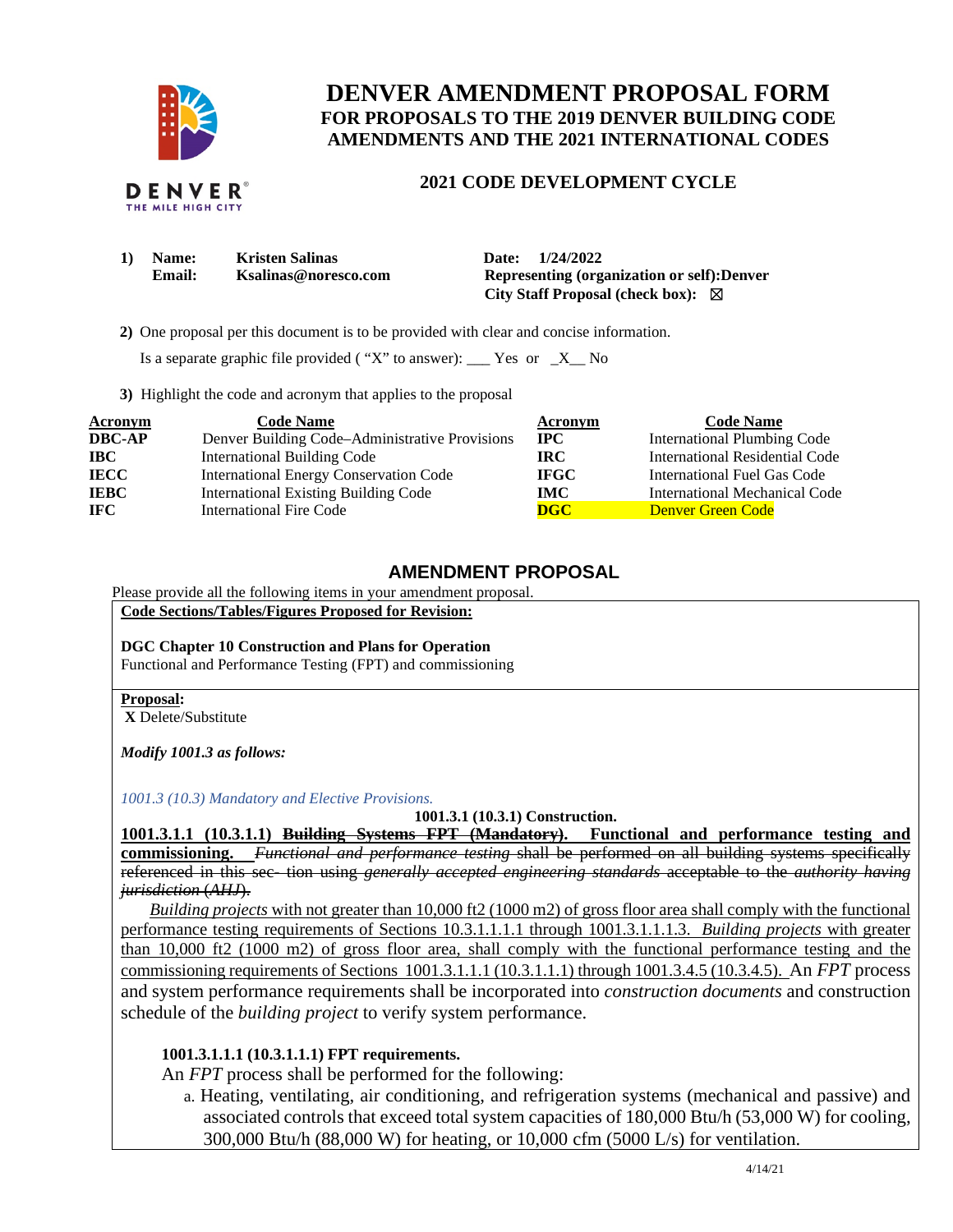- b. Lighting systems over 5 kW in total capacity, including *automatic* and daylighting controls, manual daylighting controls, occupancy-sensing devices, time switching, and *automatic shutoff controls*.
- c. Domestic water-heating systems rated at over 50,000 Btu/h (15,000 W).
- d. Water pumping and mixing systems over 5 hp (4 kW).
- e. Irrigation systems that use more than 250 gal (946 L) per day.

## **1001.3.1.1.1.1 (10.3.1.1.1.1) Activities prior to building permit for facilities using the FPT process.**

The following activities shall be completed before a permit is issued for any system requiring *FPT*: a.Designate *FPT providers*. For systems that are required to comply with [C408.1,](https://codes.iccsafe.org/lookup/IGCC2021P1_ChPanel_Sec1001.3.1/1908) *FPT providers* shall be *owner's* qualified employees, independent *commissioning (Cx) providers*, or qualified designers experienced with *FPT* on the designated systems. *FPT providers* shall be independent of the building system design and construction function *FPT providers* shall review the *construction documents* to verify that the relevant sensor locations, devices, and control sequences are properly specified; performance and testing criteria are included; and equipment to be tested is accessible for testing and maintenance.

## **1001.3.1.1.1.2 (10.3.1.1.1.2) Activities prior to building occupancy for facilities using the FPT process.**

Before issuance of a certificate of occupancy (or Temporary Certificate of Occupancy), the *FPT providers* shall complete the following activities:

a.Installation and startup of the specified systems shall be verified.

b.*FPT* of systems shall be verified.

**Exception:** Systems for which operation is seasonally dependent, and which cannot be fully commissioned in accordance with the *commissioning (Cx) plan* at the time of occupancy, shall be commissioned at the earliest operation time, post occupancy, as determined by the *FPT providers, but not more than nine (9) months later*.

c.The preparation of operation and maintenance (O&M) documentation and warranty information shall be verified. O&M documentation, including the information needed to understand, operate, and maintain the building systems, shall be provided to the building *owner* and facility manager, and transferred to any subsequent owner(s) upon sale or lease of the building.

**1001.3..1.1.1.3 (10.3.1.1.1.3) Documentation.** 

The completed project design and *FPT* documentation shall be provided to the *owner* and AHJ and shall be retained with the project records.

*Section 1001.3.1.1.2 (10.3.1.1.2 Acoustical Control remains unchanged.* 

## **1001.3.1.2 (10.3.1.2) Building project commissioning (Cx) Process.**

The *Cx process* shall be performed in accordance with this section using ANSI/ASHRAE/IES Standard 202 or other *generally accepted engineering standards* where such standards are *approved*. The *Cx provider* shall verify that a *Cx process* has been incorporated into the design phases of the project and that commissioning shall be called out on the *construction documents.* The *Cx process* documents that the building and its commissioned components, assemblies, and systems comply with the *owner's project requirements* (*OPR*). The project requirements, including *OPR*, *BoD*, design and construction record documentation, training plans and records, O&M plans and procedures, and Cx reports shall be assembled in a systems manual that provides information for building operation and maintenance staff.

## **1001.3.1.2.1 (10.3.1.2.1) Systems to be commissioned.**

The *Cx process* shall be included in the design and construction of the *building project*. The following systems and associated controls, where included in the *building project*, shall be commissioned: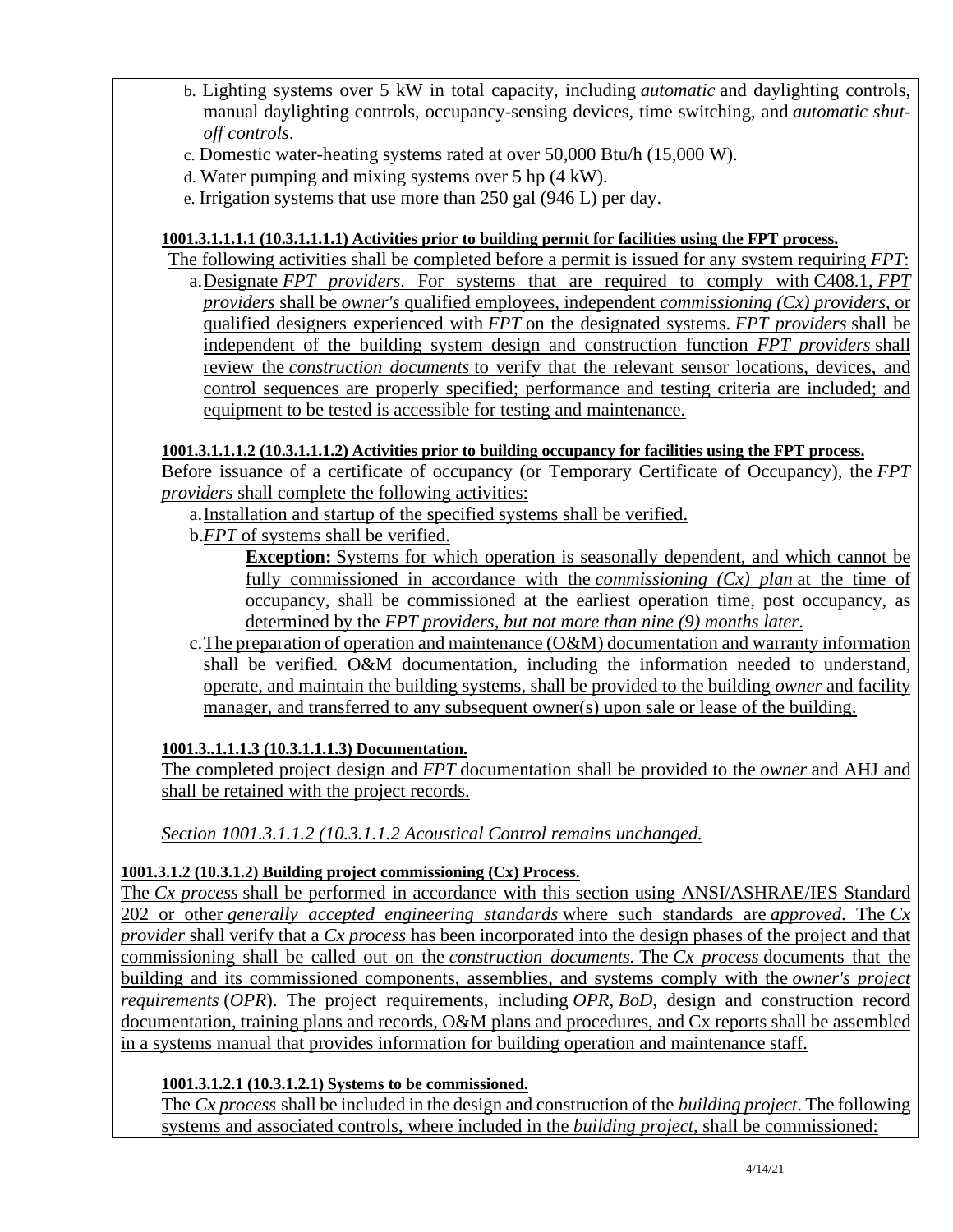- a. Heating, ventilating, air-conditioning, and refrigeration systems (mechanical and/or passive) and associated controls.
- b. Air-curtain systems.
- c. Lighting systems: *automatic* and manual daylighting controls, occupancy sensing devices, *automatic shut-off controls*, time swiching, and other lighting control devices.
- d. Domestic hot-water systems and controls.
- e. Water pumping and mixing systems over 5 hp (4kW) and purification systems.
- f. Irrigation system performance that uses more than 250 gal (946 L) per day.
- g. Renewable energy systems and energy storage systems.
- h. Energy and building management and demand-control systems.

#### **1001.3.1.2.2(10.3.1.2.2) Cx activities prior to building permit.**

The following activities shall be completed prior to issuance of a building permit:

- a. A copy of the *Cx plan* in accordance with ANSI/ASHRAE/IES Standard 202 shall be submitted for review with the building permit application.
- b. An *approved Cx provider* shall be designated by the *owner* to manage *Cx process* activities prior to completion of *construction documents*. The *Cx provider* shall have the necessary training, experience, and equipment and be independent from the design team and the contractor responsible for the work being commissioned. The *Cx provider* shall disclose possible conflicts of interest so that objectivity can be confirmed. The Cx team shall include an *FPT provider* who may also be the *Cx provider*.
- c. Construction phase Cx requirements shall be incorporated into project specifications and other *construction documents* developed by the design team.

## **1001.3.1.2.3 (10.3.1.2.3) Cx activities prior to building occupancy.**

The following activities shall be completed prior to issuance of a Certificate of Occupancy (or Temporary Certificate of Occupancy):

a. For the systems being commissioned, verify that commissioning has been completed, installation has been verified, *FPT* has been performed, and that reporting includes documentation of test results.

**Exception:** Systems for which operation is seasonally dependent and which cannot be fully commissioned in accordance with the *Cx plan* at the time of occupancy shall be commissioned at the earliest operation time, post occupancy, as determined by the *Cx provider, but not more than nine (9) months later*.

- b. The *owner* shall be provided with a preliminary Cx report per compliance with Section C408.2.3*.* .
- c. The *Cx provider* shall verify that the *owner* has been provided with a systems manual that includes the information needed to understand and operate the commissioned systems as designed, including warranty information for the commissioned systems. The systems manual with design and operational information shall be available for building operator and maintenance training.

## **1001.3.1.2.4 (10.3.1.2.4) Post occupancy Cx activities.**

The *Cx plan* shall contain post occupancy Cx requirements in accordance with ANSI/ASHRAE/IES Standard 202. The *Cx provider* shall provide the *owner* with a complete system manual, all record documents, and a complete final Cx report in accordance with Standard 202.

## **1001.3.1.3 (10.3.1.3) Project Cx documents.**

**1001.3.1.3.1 (10.3.1.3.1) Cx plan.**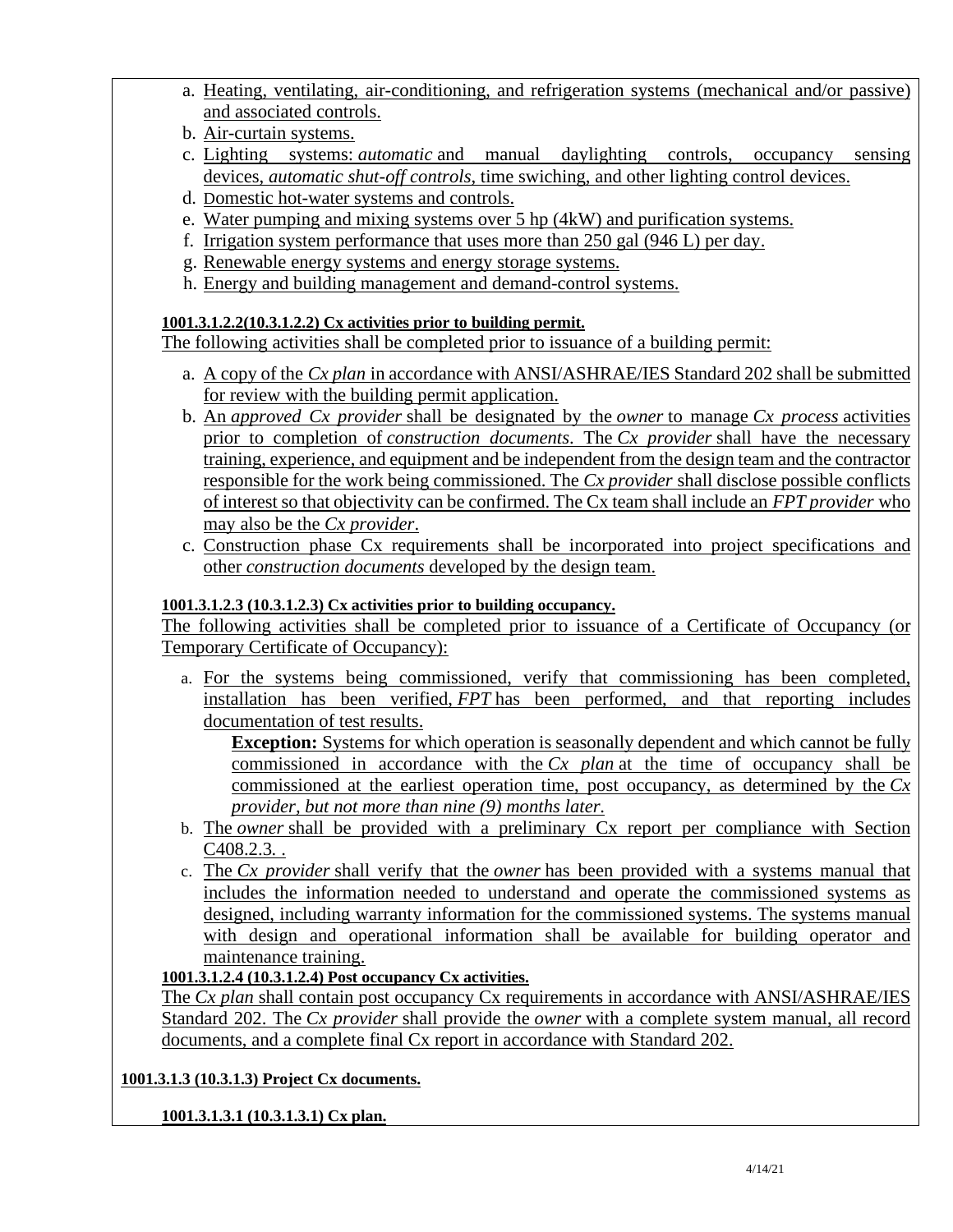A *Cx plan* shall be developed by a *Cx provider* in accordance with ANSI/ASHRAE/IES Standard 202 for all systems to be commissioned and/or tested.

### **1001.3.1.3.2 (10.3.1.3.2) Design review report.**

The *Cx provider* shall provide to the *owner* and design teams a Cx design review report that complies with ANSI/ASHRAE/IES Standard 202 and details compliance with the *OPR*. This Cx design review shall not be considered a design peer review or a code or regulatory review.

## **1001.3.1.3.3 (10.3.1.3.3) Preliminary Cx report.**

The *Cx provider* shall provide a preliminary Cx report that includes the following information:

- a. Performance of commissioned equipment, systems, and assemblies.
- b. Issue and resolution logs, including itemization of deficiencies found during testing and commissioning that have not been corrected at the time of report preparation.
- c. Deferred tests that cannot be performed at the time of report preparation.
- d. Documentation of the training of operating personnel and building occupants on commissioned systems and a plan for the completion of any deferred trainings that were unable to be fully commissioned at the time of report preparation.
- e. A plan for the completion of commissioning, including climatic and other conditions required for performance of the deferred tests.

## **1001.3.1.3.4 (10.3.1.3.4) Final Cx report.**

The *Cx provider* shall provide to the *owner*, and AHJ prior to the issuance of a Certificate of Occupancy or Temporary Certificate of Occupancy, a final Cx report that complies with ANSI/ASHRAE/IES Standard 202.

### **1001.3.1.3.5 (10.3.1.3.5) Reserved Documentation.**

*Owner* shall retain the systems manual and final Cx report.

**1001.3.1.3.6 (10.3.1.3.6) Documentation.** *Owner* shall retain the systems manual and final Cx report.

#### **Supporting Information (Required):**

The purpose of this proposal is to bring current 2021 IgCC requirements into the Denver Green Code (DGC). This language was cut and paste directly from the 2021 IgCC with the appropriate code sections referenced for the DGC.

This revision delineates separate requirements for buildings that are  $\leq$ 10,000 Gross Square Feet versus those >10,000 Gross Square Feet. Doing so provides alignment with base codes because they are delineated in the same size categories. This alignment will ease adoption into base code in future code cycles.

#### **Other Regulations Proposed to be Affected**

**\*For proposals to delete content from the 2019 Denver Green Code in conjunction with adding it to other mandatory Denver codes and/or regulations, only.**

# N/A

## **Referenced Standards:**

List any new referenced standards that are proposed to be referenced in the code.

ASHRAE ASHRAE

 180 Technology Parkway NW Peachtree CornersGA30092

ASHRAE Standard 202, including: